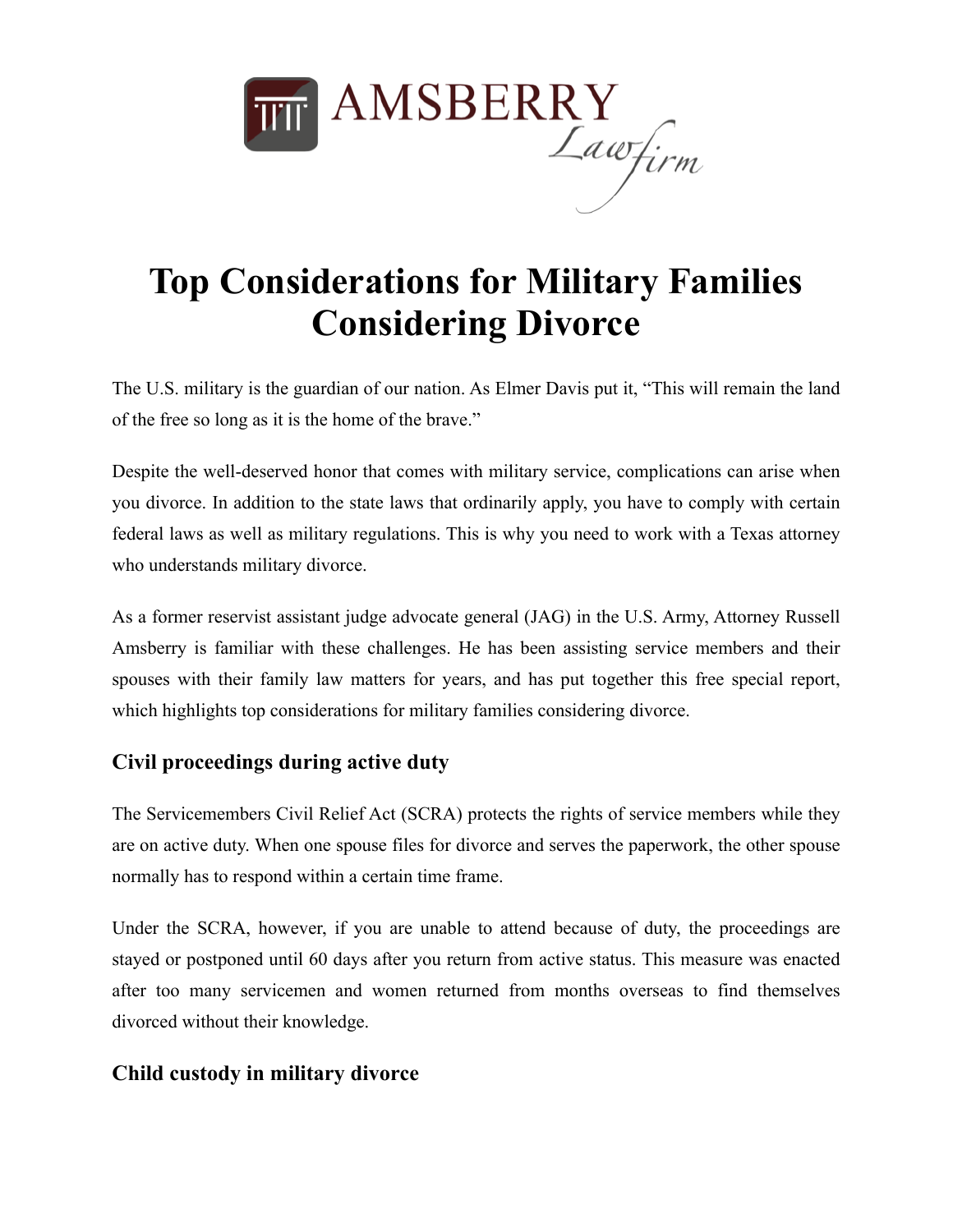If you're a military parent, you may be worried that the possibility of deployment will affect your parental rights during the divorce. If you and your spouse can't agree on a custody arrangement, the court will determine which outcome is in your child's best interests. This means that you can potentially receive joint custody and even full custody.

In Texas, you can transfer your custody and visitation rights to another party, such as your parents or an adult sibling, during periods of active duty. As soon as you come home, you resume your custody rights and can even seek additional visitation to make up for the lost time.

### **Child and spousal support matters**

Regarding child support, under Texas law the amount payable depends on how many children you have. For example, support for one child amounts to 20% of your net resources while with two children the percentage increases to 25%. With spousal support, the court may award short or long-term maintenance depending on the length of the marriage, each spouse's income, the requester's need for support, and the payor's ability to pay.

These guidelines are dictated by state law, but the challenge is that service pay varies from a traditional paycheck in multiple respects. Job-specific factors like food and housing benefits, military allowances, and hazard and combat pay can cause your income to fluctuate, making it difficult to accurately estimate your income for support purposes. An experienced military child and spousal support attorney can help you address these issues without jeopardizing your own financial stability.

#### **Property division between military spouses**

Texas is one of nine community property states. This means that with few exceptions, any property acquired during the marriage is owned equally by both spouses. The exceptions include:

- Assets that each party owned before getting married (although any accrued value may be subject to division)
- Property designated as separate in a fair and valid prenuptial agreement
- Property that one spouse inherited, received from a third party as a gift, or recovered in a personal injury lawsuit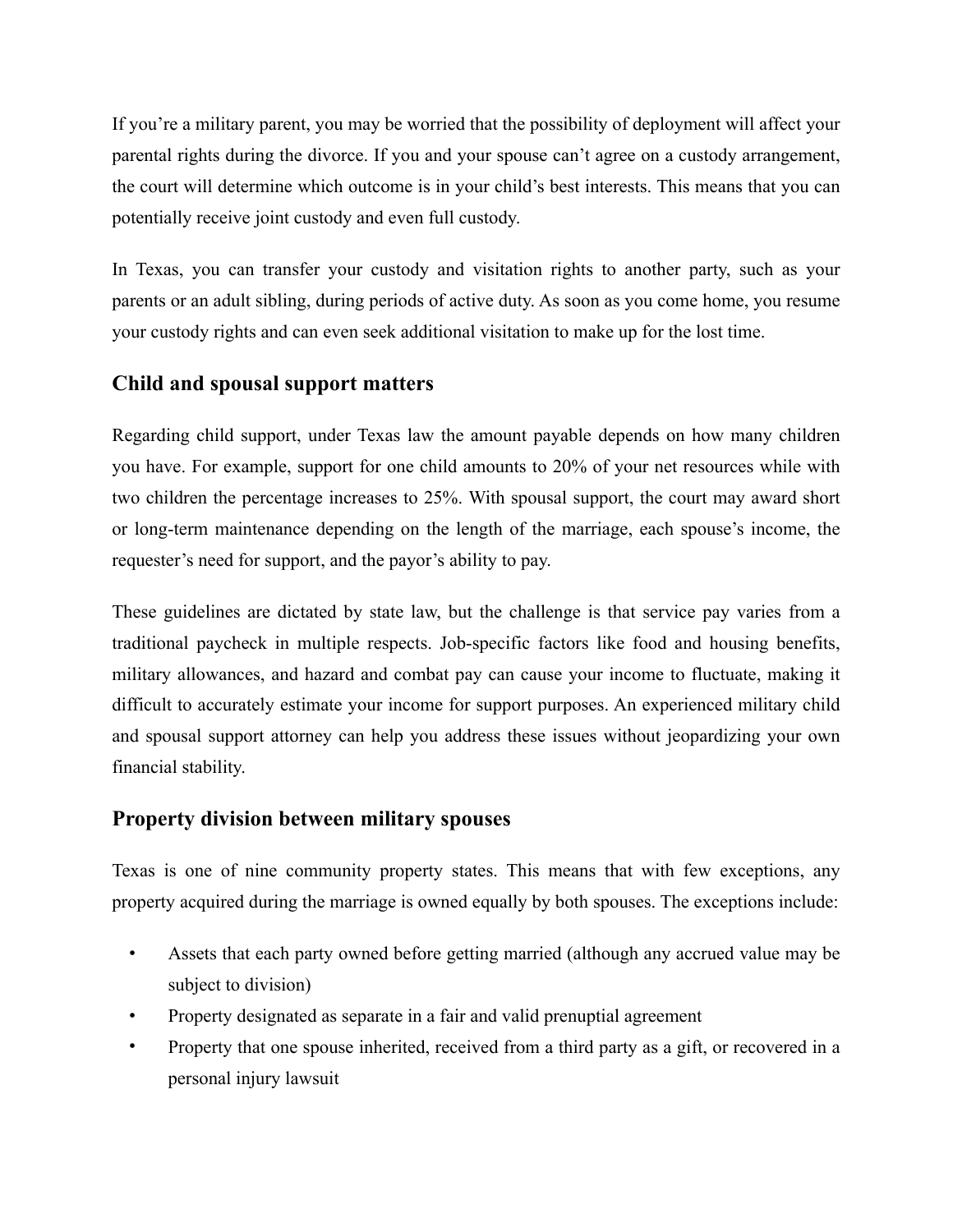You and your spouse can negotiate a division of marital assets and debts or, if you cannot agree, the court will divide community property in a manner that it deems "just and right." A Texas military divorce lawyer will protect your right to a fair division, so that divorce does not leave you at a financial disadvantage.

## **Division of military benefits**

Under the Uniformed Services Former Spouse Protection Act, a military ex-spouse may receive healthcare, commissary, and exchange benefits if they meet what is known as the 20/20/20 rule, which are:

- They were married to a military member for at least 20 years at the time of divorce
- Their military spouse performed at least 20 years of service creditable in determining retirement pay eligibility
- They were married to the military member during at least 20 years of the latter's eligible service

If you meet these criteria, you will still be able to access Tricare, the commissary, and the exchange after divorce, but if you remarry, all of these benefits are forfeited. If you have minor children together, they will still qualify for military benefits, no matter how long you were married and even if you remarry.

Under the USFSPA, military retirement pay (minus qualified deductions) can be divided in divorce, provided that you have been married for 10 years or longer and your former spouse performed at least 10 years of creditable military service. You can also be designated as a Survivor Benefit Plan beneficiary to receive an annuity when your former spouse dies, provided that you elect "former spouse coverage" within one year of the divorce.

#### **What about VA disability pay?**

Unlike military retirement pay, Federal law does not allow states to treat Veteran's Affairs disability payments as marital property and divide them in a Texas divorce action. If you develop a service-related disability, you can apply for payments, but if your disability rating is under 50%, you must waive retirement pay on a dollar for dollar basis.